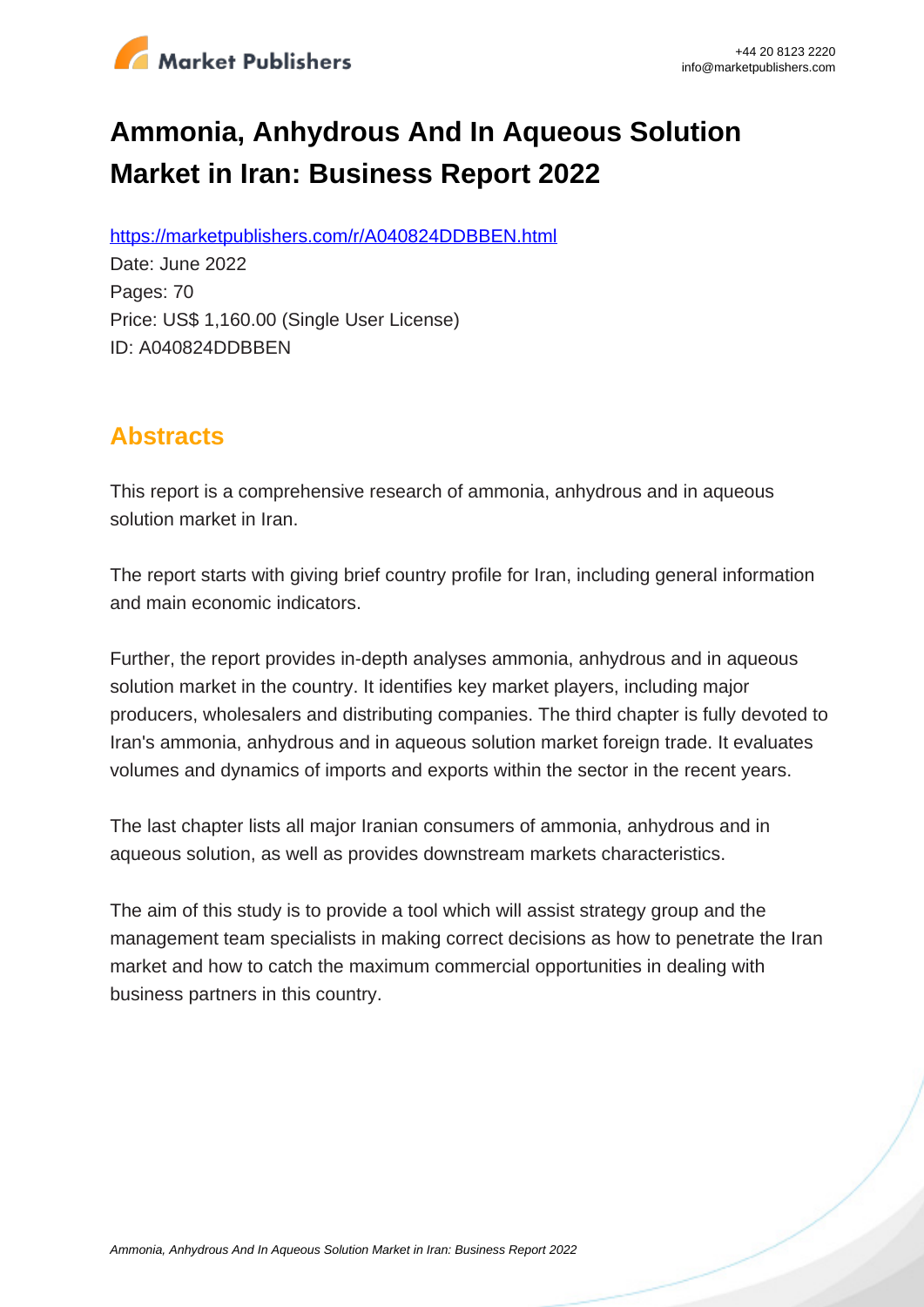

## **Contents**

#### **1. IRAN PESTEL ANALYSIS**

- 1.1. Political Factors
- 1.2. Economic Factors
- 1.3. Social Factors
- 1.4. Technological Factors
- 1.5. Environmental Factors
- 1.6. Legal Factors

#### **2. AMMONIA MARKET IN IRAN**

- 2.1. Overview of ammonia market
- 2.2. Producers of ammonia, including contact details and product range

#### **3. IRAN'S FOREIGN TRADE IN AMMONIA**

- 3.1. Export and import of anhydrous ammonia: volume, structure, dynamics
- 3.2. Export and import of ammonia in aqueous solution

#### **4. MAJOR WHOLESALERS AND TRADING COMPANIES IN IRAN**

#### **5. AMMONIA CONSUMERS IN IRANIAN MARKET**

5.1. Downstream markets of Ammonia, Anhydrous And In Aqueous Solution in Iran 5.2. Ammonia, Anhydrous And In Aqueous Solution consumers in Iran

Please note that Ammonia, Anhydrous And In Aqueous Solution Market in Iran: Business Report 2022 is a half ready publication. It only requires updating with the help of new data that are constantly retrieved from Publisher's databases and other sources. This updating process takes 3-5 business days after order is placed. Thus, our clients always obtain a revised and updated version of each report. Please also note that we do not charge for such an updating procedure. BAC Reports has information for more than 25,000 different products available but it is impossible to have all reports updated immediately. That is why it takes 3-5 days to update a report after an order is received.